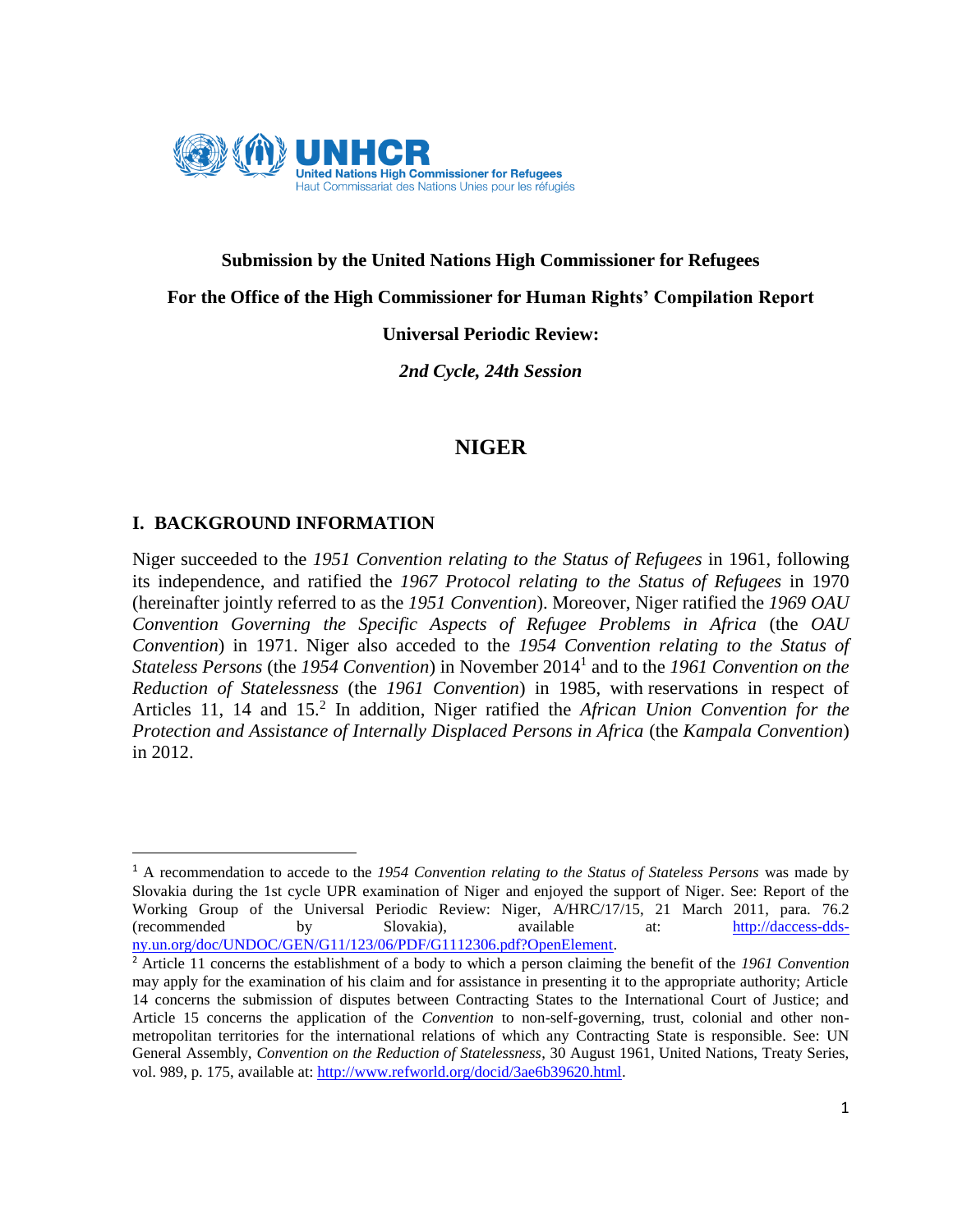The key legislative act regulating asylum in Niger is the *Loi n° 97-016 du 20 juin 1997 relative au statut des réfugiés* and its *décret d'application n° 98-382/PRN/MI/AT* from 24 December 1998.

UNHCR opened a country representation in Niger in 2012 due to the Mali crisis and signed an "Accord de Siège" in 2014. UNHCR is present in the main refugee hosting regions: Niamey, Tahoua, Tillabery, Diffa and has recently opened a sub-office in Zinder to support the Diffa operation. UNHCR had access to all refugee hosting areas until February 2015. Since then, access in Diffa region is restricted due to the prevailing security situation.

As of 1 June 2015, Niger hosted 50,983 registered Malian refugees, an estimated 100,000 displaced persons (Nigerian refugees and undocumented Niger nationals) from Nigeria and 364 recognized refugees from various other nationalities. In addition, Niger hosted 125 asylumseekers. Since 2013, an estimated 70,000 Niger nationals have returned from North-Eastern Nigeria to Diffa region in Niger due to the violence in North-Eastern Nigeria. This population is living in an internal displacement-like situation. The attacks of Boko Haram on Niger territory in February 2015 led to internal displacement in Diffa region and towards the neighboring regions, yet official numbers of internally displaced persons (IDPs) are not yet available.

**Malian refugees:** The *ARRETE N°142/MI/SP/D/AR/DEC-R* of 6 March 2012 accords *prima facie* refugee status to Malians who are victims of the armed conflict in Northern Mali. As a result, Malian refugees are recognized automatically after a short screening to confirm their nationality. Malian refugees are hosted in three refugee camps in Tillabery region, two vast refugee-hosting zones for nomadic refugees in Tahoua region and in urban areas (mainly Niamey and Ayourou).

**Nigerian refugees:** The *ARRETE N°806/MI/SP/D/AC/R/DEC-R* of 4 December 2013 accords temporary refugee protection status to Nigerian citizens from the North-East of Nigeria (Borno, Yobé and Adamawa States). So far, the majority of Nigerian refugees are hosted in an out-ofcamp situation. However, since the end of 2014, the first refugee camps are being set up.

**Other nationalities:** Asylum-seekers of other nationalities follow an individual refugee status determination (RSD) procedure that is led by the Commission nationale de l'éligibilité au statut de réfugié (CNE). The majority of asylum-seekers and individually recognized refugees are from Western and Central Africa, with a growing number of asylum-seekers from the Central African Republic. This category of asylum-seekers and refugees settle in urban areas, the large majority in the capital of Niger, Niamey. In addition, a small number of Chadian refugees who were recognized on a *prima facie* basis more than twenty years ago continue to reside in Niger.

**Niger citizens returning from Nigeria:** A significant number of Niger citizens were living in North-Eastern Nigeria for socio-economic reasons. The violence in North-Eastern Nigeria forced many Niger citizens to flee Nigeria along with Nigerian refugees seeking refuge in Niger. The returning Niger citizens (who mainly originate from Diffa region, and in many cases, had been living for decades in Nigeria), now find themselves in an IDP-like situation. They are being hosted in an out-of-camp approach with reintegration initiatives.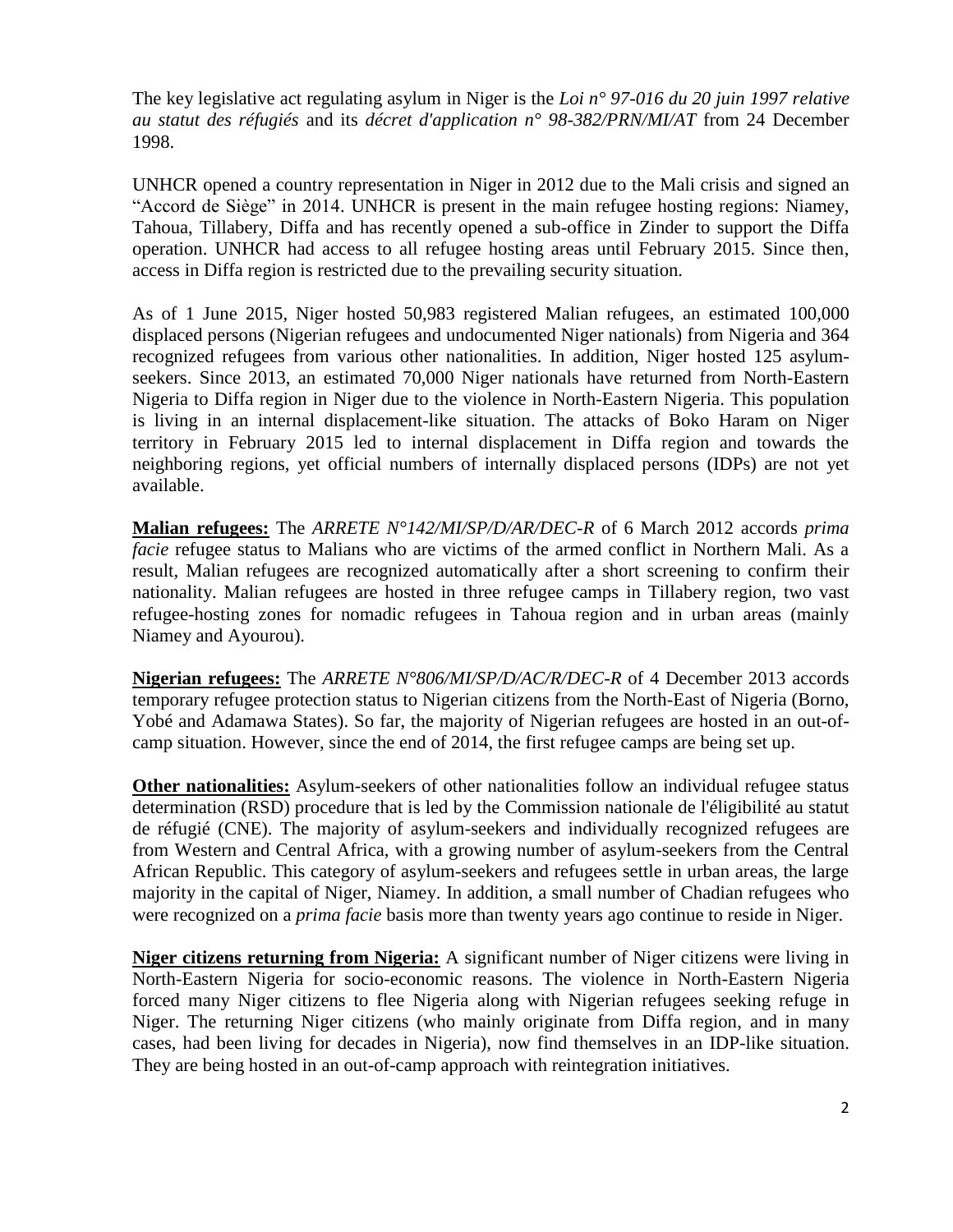**Internally Displaced Persons:** The first Boko Haram attacks on Niger territory in February 2015 caused internal displacement of the inhabitants of the affected border towns. While determination of the official numbers of displaced is still pending, UNHCR has indicated to the Government its readiness to assist IDPs.

**Stateless Persons:** Statelessness concerns in Niger arise in the context of the Diffa situation. Amongst the mixed influx of Niger citizens and Nigerian citizens seeking refuge from the violence in North-Eastern Nigeria, about 80 per cent do not possess any ID documents. Two aspects further aggravate the risk of statelessness: a) Ethnic and cultural similarities on both sides of the border, and b) weak administrative structures in both Niger and Nigeria that have been unable for decades to issue birth certificates and other relevant ID documents. Other groups at risk of statelessness are currently being identified.

## **II. ACHIEVEMENTS AND POSITIVE DEVELOPMENTS**

#### **Refugees:**

 $\overline{a}$ 

Since the Mali crisis and the increasing violence in North-Eastern Nigeria, the Republic of Niger has become a major refugee-hosting state in West Africa. Despite the fragile security situation in the sub-region, Niger has maintained an open-door policy for refugees, notably from Mali and Nigeria. UNHCR commends the Republic of Niger for its demonstrated will and commitment to meet international standards in the field of refugee protection.

Niger's *Loi n° 97-016 du 20 juin 1997 relative au statut des réfugiés* contains fundamental principles for the protection of refugees:

- $\triangleright$  It defines the procedures to access refugee status through individual refugee status determination and guarantees protection against *refoulement*. The law allows for *prima facie* recognition in case of mass influx situations. By granting *prima facie* refugee status to Malians since 2012, the Government has guaranteed rapid and effective access to international protection for this refugee group. Moreover, by according temporary refugee protection status to Nigerian citizens from the North-East of Nigeria since 2013, access to the territory and to assistance was guaranteed in a similar, but temporary manner, for Nigerian refugees.
- $\triangleright$  The law allows for refugees' access to economic activities on the same basis as foreigners with the most preferential treatment and provides that refugees should receive the same treatment as Niger nationals in terms of education, health services, shelter, security and freedom of movement. UNHCR commends the national authorities for the favourable protection environment for recognized refugees in Niger created through the implementation of these provisions.

With regards to durable solutions, the nationality law of Niger<sup>3</sup> allows persons who have resided in Niger for more than ten years the possibility to apply for naturalization, with the final

<sup>3</sup> Art. 25 of the *Ordonnance n° 84-33 portant code de la nationalité nigérienne* of 23 August 1984.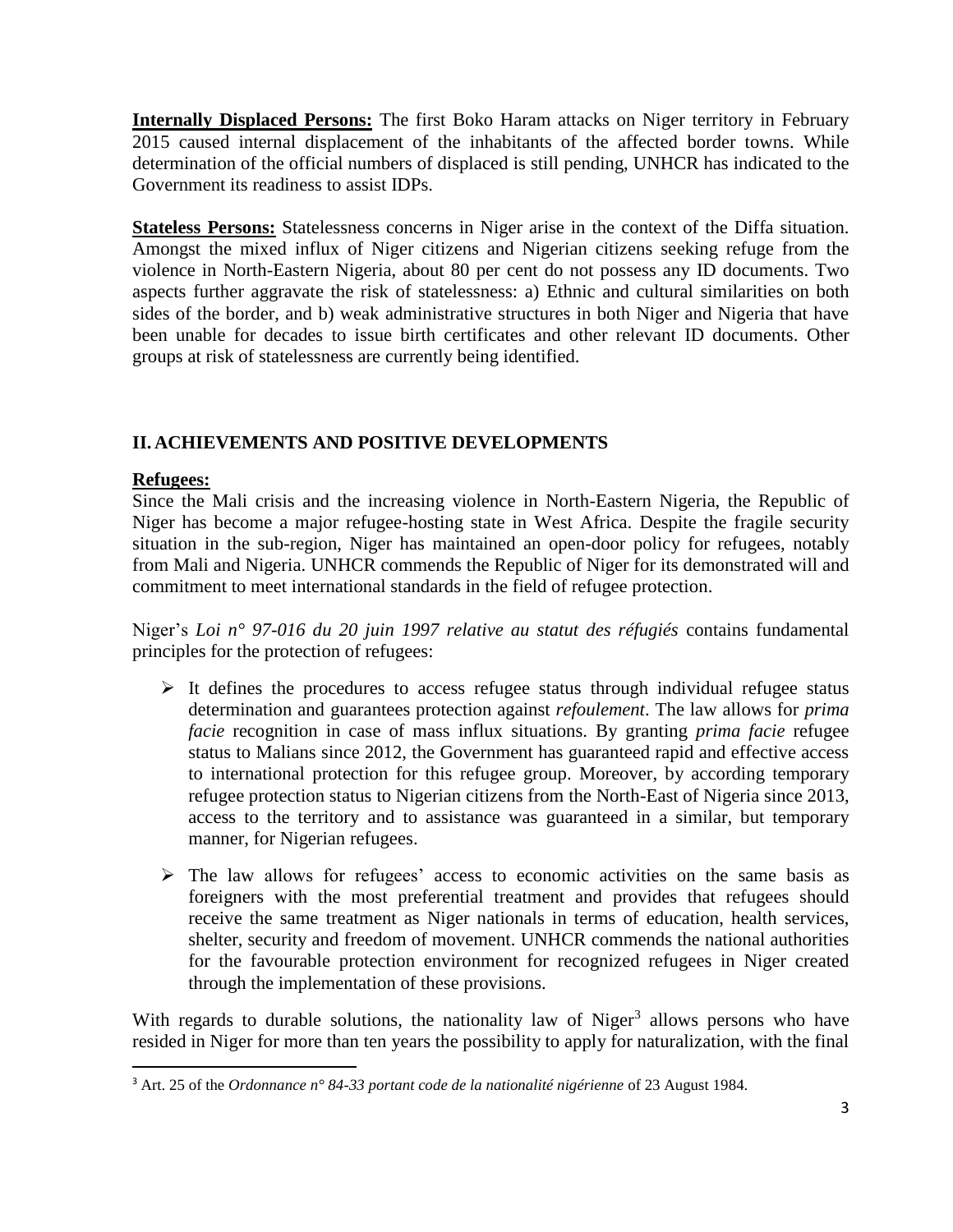decision to be taken by the Head of State, the President of the Republic. The *Loi n° 97-016 du 20 juin 1997 relative au statut des réfugiés* mentions the principle of voluntary return. The Republic of Niger supports refugees in finding durable solutions:

- With regards to Malian refugees, Niger, Mali and UNHCR concluded a tripartite agreement in 2014 that serves as a framework for voluntary return in safety and dignity.
- $\triangleright$  With regards to Rwandan refugees, Niger invoked the cessation clause in 2014, offering Rwandan refugees the possibility of naturalization, voluntary return, permanent residence or the application for exemption from cessation.
- $\triangleright$  With regards to other long-standing refugee situations, Niger and UNHCR are also working on comprehensive solutions strategies.

The Niger Government is currently restructuring the administrative body responsible for refugee matters, making it a "General Directorate" with a number of distinct departments responsible for different refugee-related matters. This reform process reflects the growing importance of refugee matters in Niger. UNHCR expects that this will facilitate the decisionmaking procedures and will have a positive impact on the effectiveness of response on the ground.

#### **Internally Displaced Persons:**

In 2012, Niger ratified the *African Union Convention for the Protection and Assistance of Internally Displaced Persons in Africa* (the *Kampala Convention*). With the recent emergence of conflict-related internal displacement, this provides an important legal basis for IDP protection.

#### **Statelessness:**

 $\overline{a}$ 

By acceding to the *1954 Convention relating to the Status of Stateless Persons* in 2014, Niger has implemented a recommendation of the 1st UPR cycle and shown its political will to address statelessness issues.<sup>4</sup> UNHCR congratulates the Republic of Niger for its accession to the *1954 Convention*, which is an important step forward and provides an opportunity for further reviewing the national framework for nationality matters, with the aim of preventing statelessness and providing for effective mechanisms to resolve statelessness risks/situations, as well as identifying and protecting stateless people. UNHCR commends Niger for the amendments to the nationality law adopted last year to achieve full gender equality in nationality matters, in accordance with the *Convention on the Elimination of All Forms of Discrimination Against Women* and the *1961 Convention*.

#### **Other legislation influencing the protection environment for persons of concern:**

During the 1st cycle of the UPR in 2011, Niger endorsed recommendations on improving its legislation, policy and practice on gender equality and on prevention and response to gender-

<sup>4</sup> A recommendation to accede to the *1954 Convention relating to the Status of Stateless Persons* was made by Slovakia during the 1st cycle UPR examination of Niger and enjoyed the support of Niger. See: Report of the Working Group of the Universal Periodic Review: Niger, A/HRC/17/15, 21 March 2011, para. 76.2 (recommended by Slovakia), available at: [http://daccess-dds](http://daccess-dds-ny.un.org/doc/UNDOC/GEN/G11/123/06/PDF/G1112306.pdf?OpenElement)[ny.un.org/doc/UNDOC/GEN/G11/123/06/PDF/G1112306.pdf?OpenElement.](http://daccess-dds-ny.un.org/doc/UNDOC/GEN/G11/123/06/PDF/G1112306.pdf?OpenElement)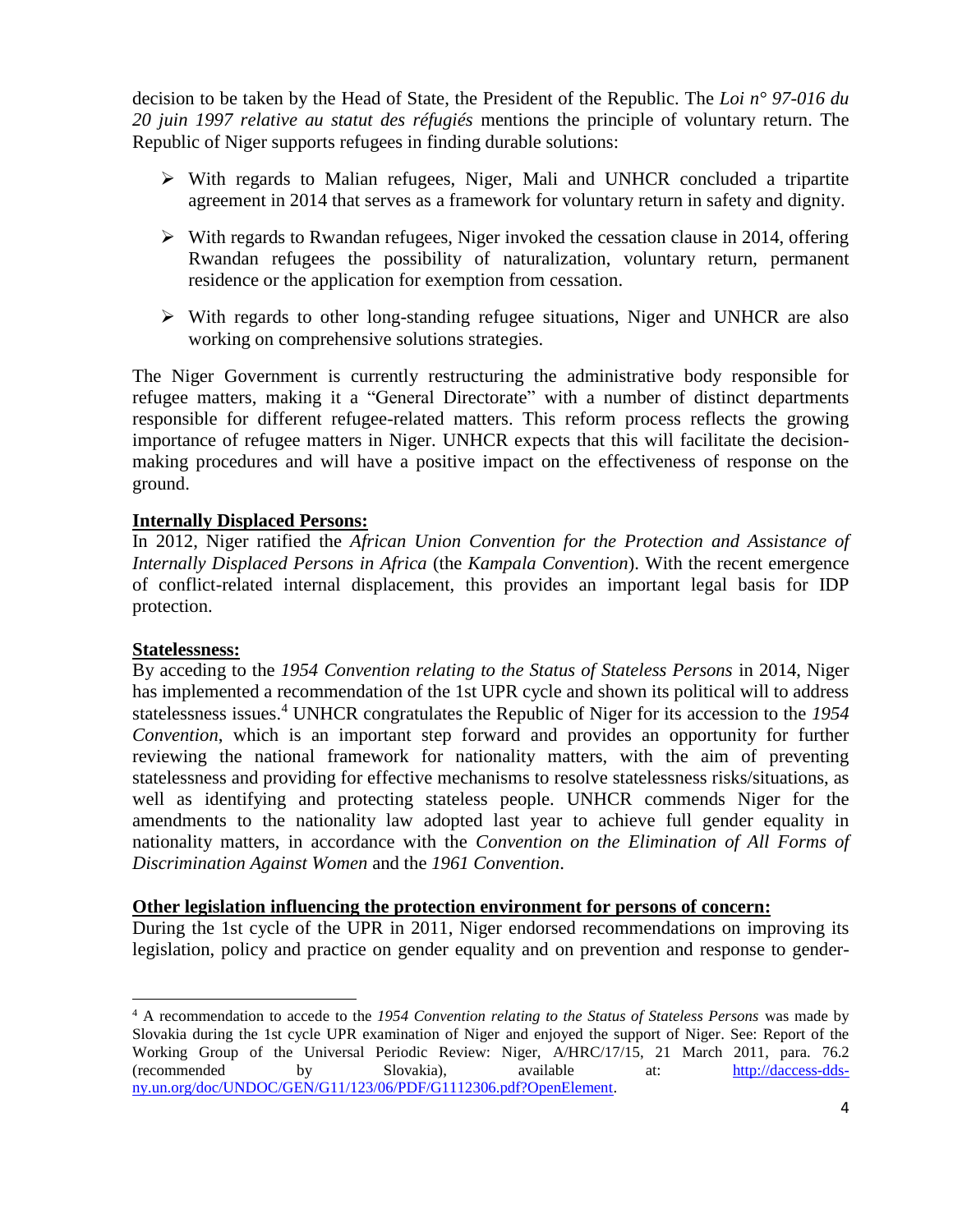based violence, child protection, human trafficking and slavery (see Annex below for a selection of these recommendations).

Regarding gender equality, in November 2014, Niger revised the nationality law. Foreign men married to Nigerien woman can now access Nigerien nationality within the first year of marriage, while before only foreign women married to Nigerien men had this possibility. Moreover, dual nationality is now allowed.

With regards to slavery and human trafficking, the Nigerien Government invited the UN Special Rapporteur on contemporary forms of slavery to visit Niger, which took place from 11 - 21 November 2014. While the existence of slavery-related practices have been observed (including the phenomenon of "Wahaya" or fifth wife, discrimination against persons considered to be descendants of former slaves, and modern forms of slavery such as domestic work by minors, begging by minors and human trafficking), the Government has shown willingness to address these issues. The law against trafficking<sup>5</sup> defines exploitation as including slavery or practices similar to slavery, sexual exploitation, exploitation of begging and forced labour. A national commission and an agency against human trafficking were established in 2012. In addition, Niger adopted a law against people smuggling in May 2015.

The above mentioned *Ordonnance 2010-86* on trafficking prohibits some of the worst forms of child labour. Moreover a platform on the prevention and reduction of child labour in agriculture has been created by *Arrêté N°042/MAG/CAB* of 23 March 2015. With regards to child protection, it should further be noted that Niger ratified in March 2012 the *Optional Protocol to the Convention on the Rights of the Child on the involvement of children in armed conflict*.

#### **III. KEY PROTECTION ISSUES, CHALLENGES AND RECOMMENDATIONS**

#### **Issue 1: Documentation of Nigerian refugees and returning nationals**

Niger has, due to security considerations, adopted a temporary protection scheme for Nigerian refugees from Borno, Yobé and Adamawa States, instead of opting for *prima facie* recognition. The temporary protection scheme is *de facto* similar to a *prima facie* recognition. Displaced persons from Nigeria, who claim to be Nigerian citizens, can request asylum in Niger. After the verification of their nationality by the CNE and a joint CNE/UNHCR screening process, the temporary protection status is granted and the concerned individuals enjoy the same rights as otherwise recognized refugees.

However, as a result of the settlement of refugees and returning Nigerien citizens in more than 150 villages in Diffa region and due to the fact that about 80 per cent of the displaced do not possess ID documents to distinguish Nigerian refugees from Nigerien returning citizens, the registration and documentation of the displaced is challenging. The complex security situation in Diffa region further complicates the situation. In addition, the CNE, established under the

 $\overline{a}$ 

<sup>5</sup> The Ordonnance 2010-86 of December 2010 "relative à la lutte contre la traite des personnes."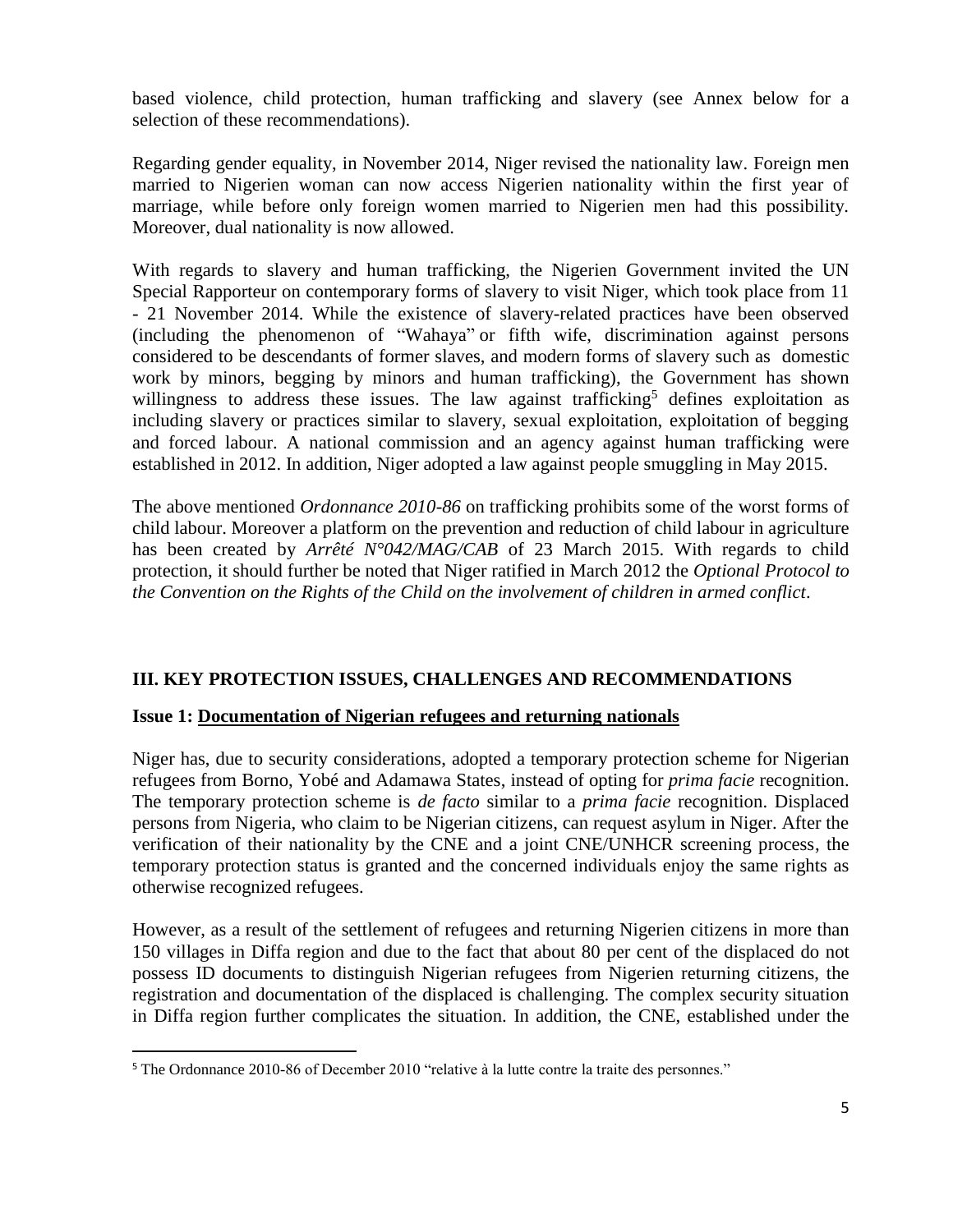competence of the Ministry of Interior, does not have sufficient human resources to swiftly address the significantly increased number of Nigerians seeking protection in Niger. Consequently, there is a substantial backlog in the registration and documentation of the displaced population. Out of an estimated 30,000 Nigerian refugees, only 3 per cent went through the eligibility and nationality determination process described above and received documentation. The systematic provision of documentation of Nigeriens returning from Nigeria has not yet begun. The lack of documentation is a potential protection risk, particularly in a tense security context.

#### **Recommendations:**

UNHCR recommends that the Government of Niger:

- Continue to enhance the implementation of the temporary protection scheme for Nigerian refugees in line with international standards and ensure the quality and efficiency of Government screening procedures;
- Increase the number of eligibility staff and ensure that persons of concern are treated fairly, efficiently and without discrimination when seeking protection and that they receive adequate documentation in a reasonable timeframe;
- Conduct capacity building for authorities involved in eligibility procedures and equip the Commission nationale de l'éligibilité with necessary legal materials and technical resources to fairly and efficiently handle refugee claims; and
- Systematically register Nigerien citizens returning from Nigeria and provide documents for persons who do not possess identity documents.

#### **Issue 2: Humanitarian and civilian character of asylum**

In Niger all official refugee camps and "zones d'acceuil" for Malian and Nigerian refugees are located at a distance of more than 50km from the border. This has helped to protect the humanitarian and civilian character of asylum. In the few cases of suspected combatants that have been reported, the Nigerien authorities took appropriate measures.

In the Diffa region, however, a large number of the displaced (refugees and Nigerien citizens returning from Nigeria) are settling in local villages and spontaneous sites, many of which are close to the border with Nigeria. In this context, the potential presence of combatants or armed groups among the displaced and the risk of forced recruitment are major concerns for UNHCR.

#### **Recommendation:**

 $\overline{a}$ 

UNHCR recommends that the Government of Niger:

 Further elaborate the mechanisms for the identification of combatants or people associated with armed groups and their separation from civilians, in line with UNHCR's *Guidelines on Maintaining the Civilian and Humanitarian Character of Asylum<sup>6</sup>* and with the principles of international humanitarian law and human rights law.

<sup>6</sup> UNHCR, *Operational Guidelines on Maintaining the Civilian and Humanitarian Character of Asylum*, September 2006, available at[: http://www.refworld.org/docid/452b9bca2.html.](http://www.refworld.org/docid/452b9bca2.html)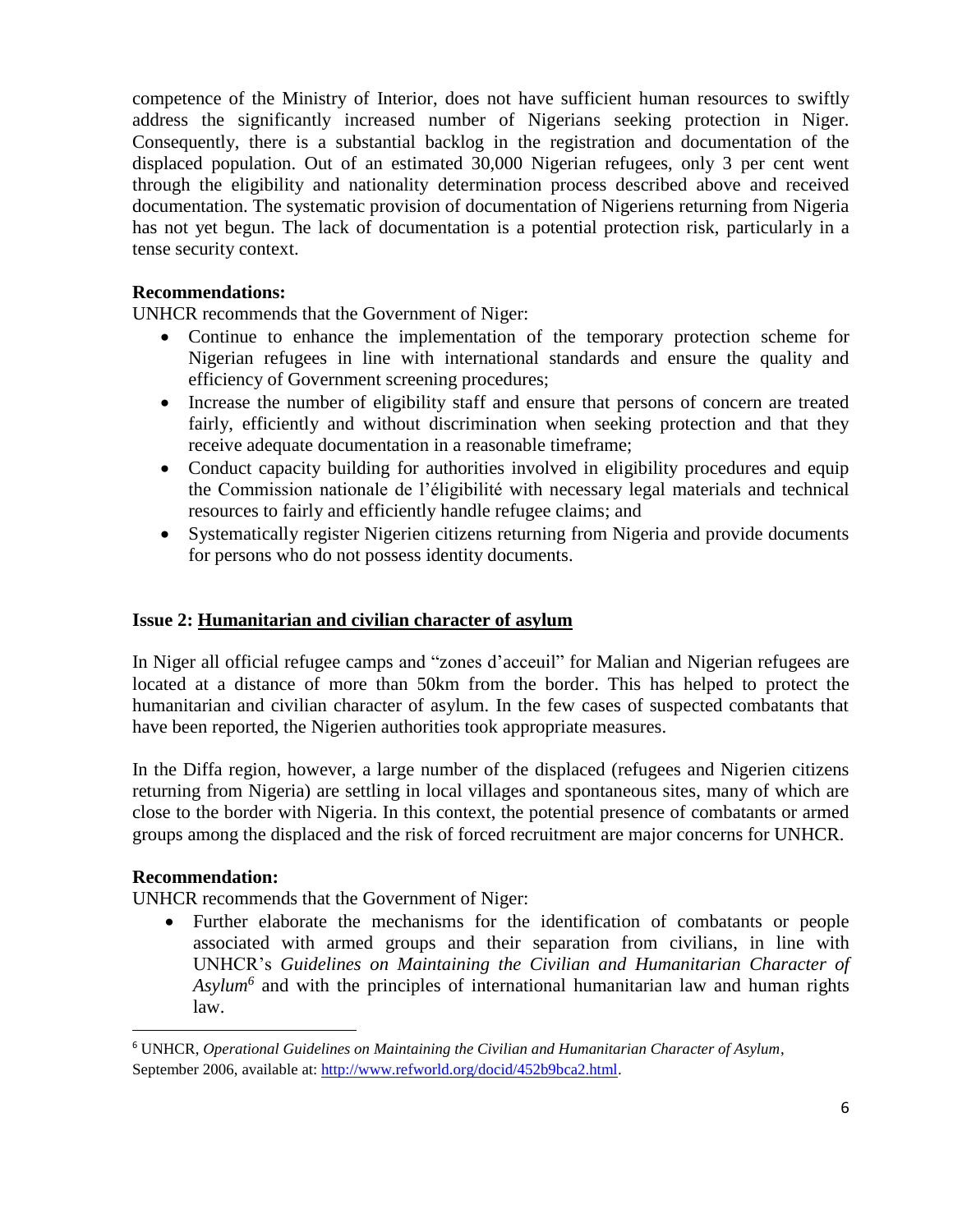## **Issue 3: The national law on refugee status**

As mentioned above, the main refugee legislation in Niger dates to 1997 and 1998. Since then, both the international discussions and guidelines on refugee matters and the refugee situation in Niger have evolved substantially. Consequently the refugee legislation requires amendment.

For example, the *Loi n° 97-016 du 20 juin 1997 relative au statut des réfugiés* remains silent on some aspects of international protection, such as the principle of family unity, procedural guarantees, derivative procedures, procedures for unaccompanied and separated children (UASC), the withdrawal and abandonment of a claim, reception facilities and assistance, nonpenalization, detention and confidentiality. While Niger does strive to integrate these aspects in practice, a clear legislative basis would be desirable.

The *décret d'application* of the national refugee law provides for UNHCR's observer status in the Commission nationale de l'éligibilité. However, UNHCR's observer status in the appeals procedure is not mentioned and so UNHCR is not invited to the meetings of the appeal panel.

## **Recommendations:**

UNHCR recommends that the Government of Niger:

- Conduct an in-depth analysis of the existing refugee legislation; and
- Revise the refugee legislation in order to reflect global and national developments and to provide a more detailed legal basis for refugee matters in Niger.

## **Issue 4: Naturalization of refugees**

47 refugee households of Chadian, Rwandan, Ivorian, Congolese (DRC), Congolese (Republic of Congo), Sudanese and Togolese nationality have been in Niger for more than 10 years and are well integrated on a socio-economic level. As this group's interest in repatriation is very low, the best durable solution for many protracted refugees in Niger would be naturalization.

Niger's legislation (Art. 25 of the *Ordonnance n° 84-33 portant code de la nationalité nigérienne* of 23 August 1984) allows for naturalization requests after at least ten years of residence in the country, with the final decision being at the discretion of the president. In 2014 and 2015, 6 refugee households (4 Rwandan households, 1 Ivorian and 1 Cameroonian household) have introduced a naturalization request. In 2015, a growing number of naturalization requests from refugees are expected as comprehensive solutions strategies for long-term refugees are being developed. However, the treatment of naturalization requests seems to take an unreasonably long period of time (more than a year) and the outcome remains uncertain.

#### **Recommendations:**

UNHCR recommends that the Government of Niger: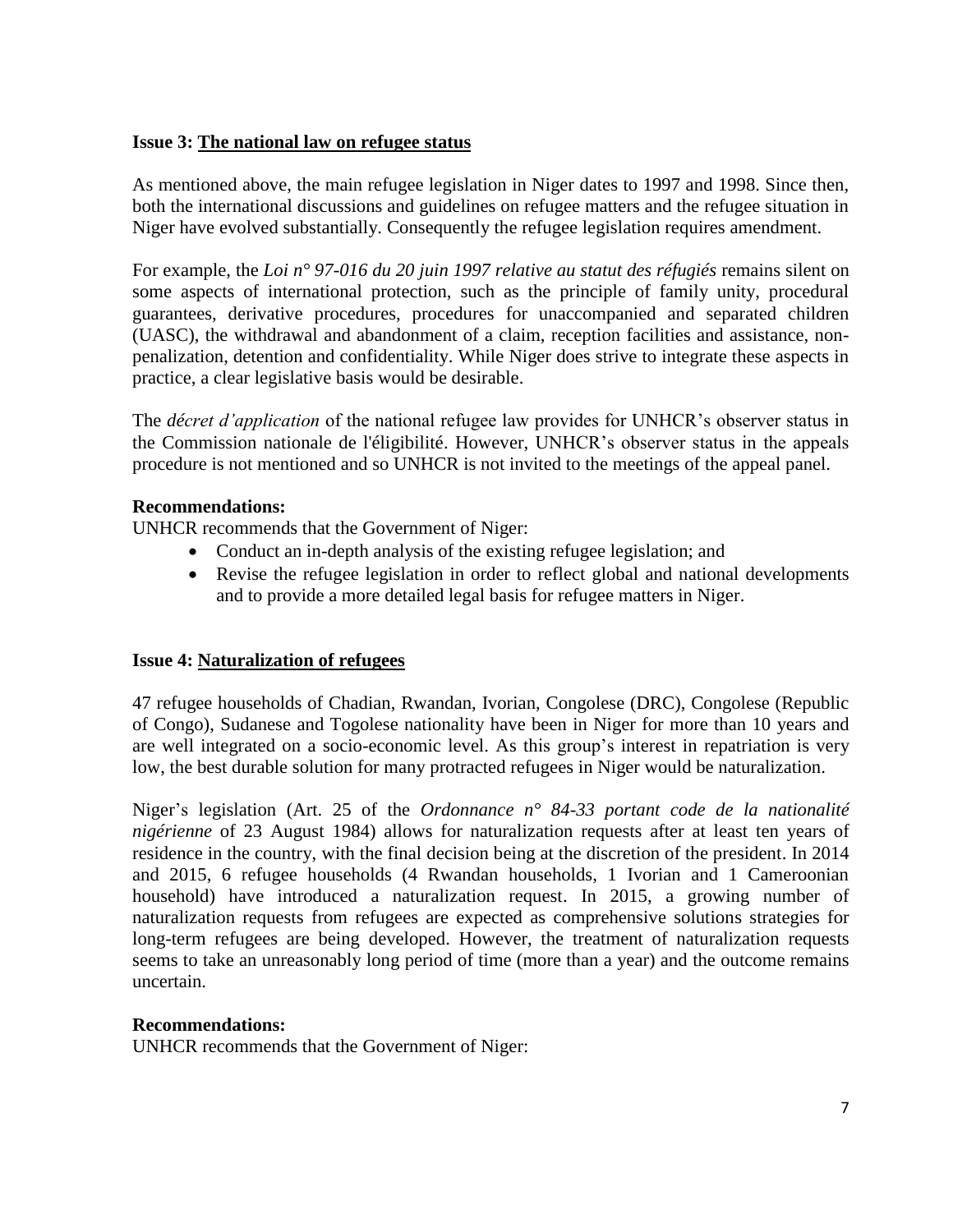- Effectively implement the national citizenship legislation that facilitates the naturalization of refugees who wish to become citizens of Niger;
- Pay special attention to naturalization requests from refugees in order to ensure the timely processing of these requests; and
- Develop a local integration strategy and action plan based on the identified needs of refugees.

#### **Issue 5: Non-discrimination and sexual and gender-based violence**

During the 1st cycle of the UPR, Niger accepted recommendations to improve its legislation, policy and practice on gender equality and on prevention and response to gender-based violence. Despite efforts in this field, prevention and response measures need to be further strengthened.

Although Niger is a party to the *Convention on the Elimination of All Forms of Discrimination against Women* (the *CEDAW*), it maintains reservations to Articles 2(d) and (f); 5(a); 15(4); and  $16(1)(c)$ ,(e) and (g).<sup>7</sup> During its 1st cycle UPR, Niger received several recommendations to lift these reservations.<sup>8</sup> In 2014, the NGO National Democratic Institute conducted in cooperation with the Ministère de la Population, de la Promotion de la Femme et de la Protection de l'Enfant a study on the implementation of the *CEDAW*. A communication plan for the withdrawal of at least 2 reservations was elaborated on the basis of the study, but the reservations have not yet been withdrawn. In relation to gender equality, it should further be noted that discussions on a family code or code on personal status have been ongoing for many years, and as yet no consensus has been reached.

Regarding non-discrimination in education, Niger's *Constitution* stipulates in Article 2 that education is a right of each Nigerien citizen and the State guarantees education for children from 4 to 18 years. At the same time, however, the *Circulaire No 047/MEN/DEST/EX of 15 November 1975 « portant sur les cas de maternité »* instructs school masters to exclude girls from secondary or technical schools when they become pregnant in the first years of secondary education (complete exclusion) or the last years of secondary education (temporary exclusion until the child is born). *Décision No 65/MEN/DEST/EX of 10 July 1978* further specifies that the latter category of girls can only finalize their studies after childbirth if they are not married. The continuation of the application of these provisions by some institutions prevents the affected girls from fully enjoying their right to education.

Niger's *Penal Code* (Chapter VIII) explicitly prohibits violence against women, including rape and spousal abuse. However, early or forced marriage is not banned by the national legislation.

 $\overline{a}$ 

<sup>&</sup>lt;sup>7</sup> The reservations concern abolishment of discriminatory traditional practices, the right of married women to choose their residence, and equal rights during marriage and upon its dissolution. The text of the reservations is available at: [https://treaties.un.org/pages/ViewDetails.aspx?src=TREATY&mtdsg\\_no=IV-](https://treaties.un.org/pages/ViewDetails.aspx?src=TREATY&mtdsg_no=IV-8&chapter=4&lang=en#EndDec)[8&chapter=4&lang=en#EndDec.](https://treaties.un.org/pages/ViewDetails.aspx?src=TREATY&mtdsg_no=IV-8&chapter=4&lang=en#EndDec)

<sup>8</sup> See: i.e. paras. 78.9 (recommendation by Canada) and 78.10 (recommendation by Norway), Report of the Working Group of the Universal Periodic Review: Niger, A/HRC/17/15, 21 March 2011, available at: [http://daccess-dds-ny.un.org/doc/UNDOC/GEN/G11/123/06/PDF/G1112306.pdf?OpenElement.](http://daccess-dds-ny.un.org/doc/UNDOC/GEN/G11/123/06/PDF/G1112306.pdf?OpenElement)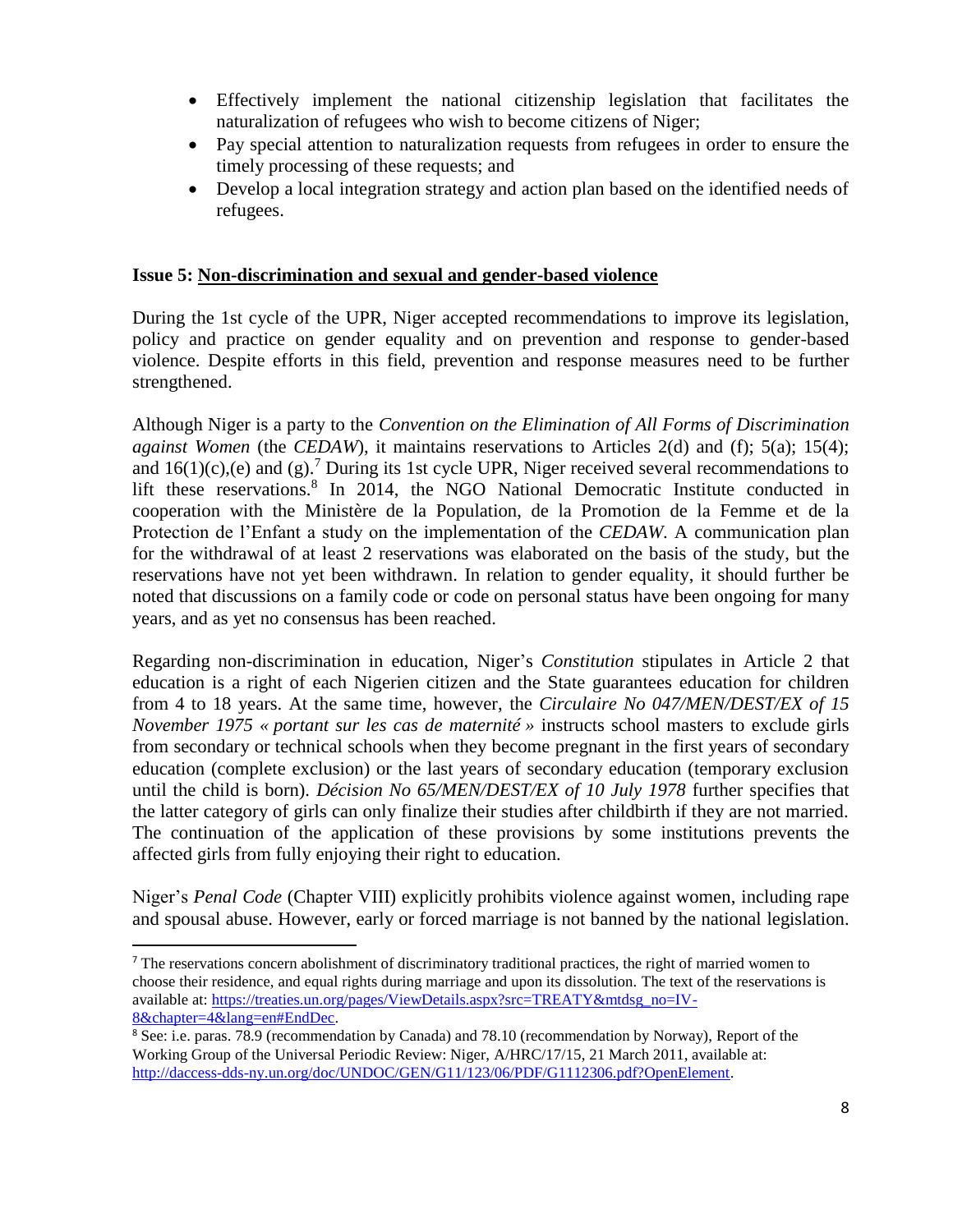Given the strong prevalence of culture and tradition, women and children are generally in need of specific protection. Capacity building for all relevant stakeholders is essential to enhance the protection of women and children.

We wish to note that displacement carries with it a heightened risk of exposure to SGBV, and that displaced girls and women are at disproportionate risk in this regard. Due to the emergency situation in Diffa, the risk is particularly high in this region. Over 100 incidents of SGBV were identified in the refugee camps, zones d'accueil and urban areas in 2014 (mainly domestic violence and early marriage). However, it is estimated that many more cases go unreported due to cultural and traditional factors.

## **Recommendations:**

UNHCR recommends that the Government of Niger:

- Improve implementation of the SGBV prevention and response mechanisms by capacitation of relevant State actors;
- Ban early or forced marriage by law;
- Lift the reservations made with regards to the *CEDAW*;
- Revise the regulations that exclude pregnant or married girls from school; and
- Adopt a family code or code on personal status that ensures non-discrimination.

#### **Issue 6: Internally displaced persons**

While the Government of Niger ratified the *Kampala Convention* in 2012, a national legal framework specifically relating to IDPs in Niger does not yet exist.

In February 2015, the insurgent attacks in Diffa region and the insecurity in some areas of the region, such as Bosso and the islands of Lake Chad, have caused significant displacement. According to estimates, close to 50,000 Niger nationals were forcibly displaced, mainly within Diffa region. Some areas have remained "no go zones," including the islands of Lake Chad. Access to the affected persons remains a major challenge.

In order to address this relatively new phenomenon of conflict-related internal displacement in Niger, several measures are required. UNHCR stands ready to assist the Government of Niger with regards to the protection of internally displaced persons.

#### **Recommendations:**

UNHCR recommends that the Government of Niger:

- Apply international standards on IDP protection, as outlined in the *Kampala Convention* and other relevant treaties;
- Step up efforts aimed at adopting a national law on internal displacement and enhance current protection for IDPs and the civilian population in conflict-affected areas;
- Provide access and protection to displaced populations by improving the situation of IDPs while actively seeking and facilitating their voluntary return in safety and dignity for those of the displaced originating from areas deemed to be safe;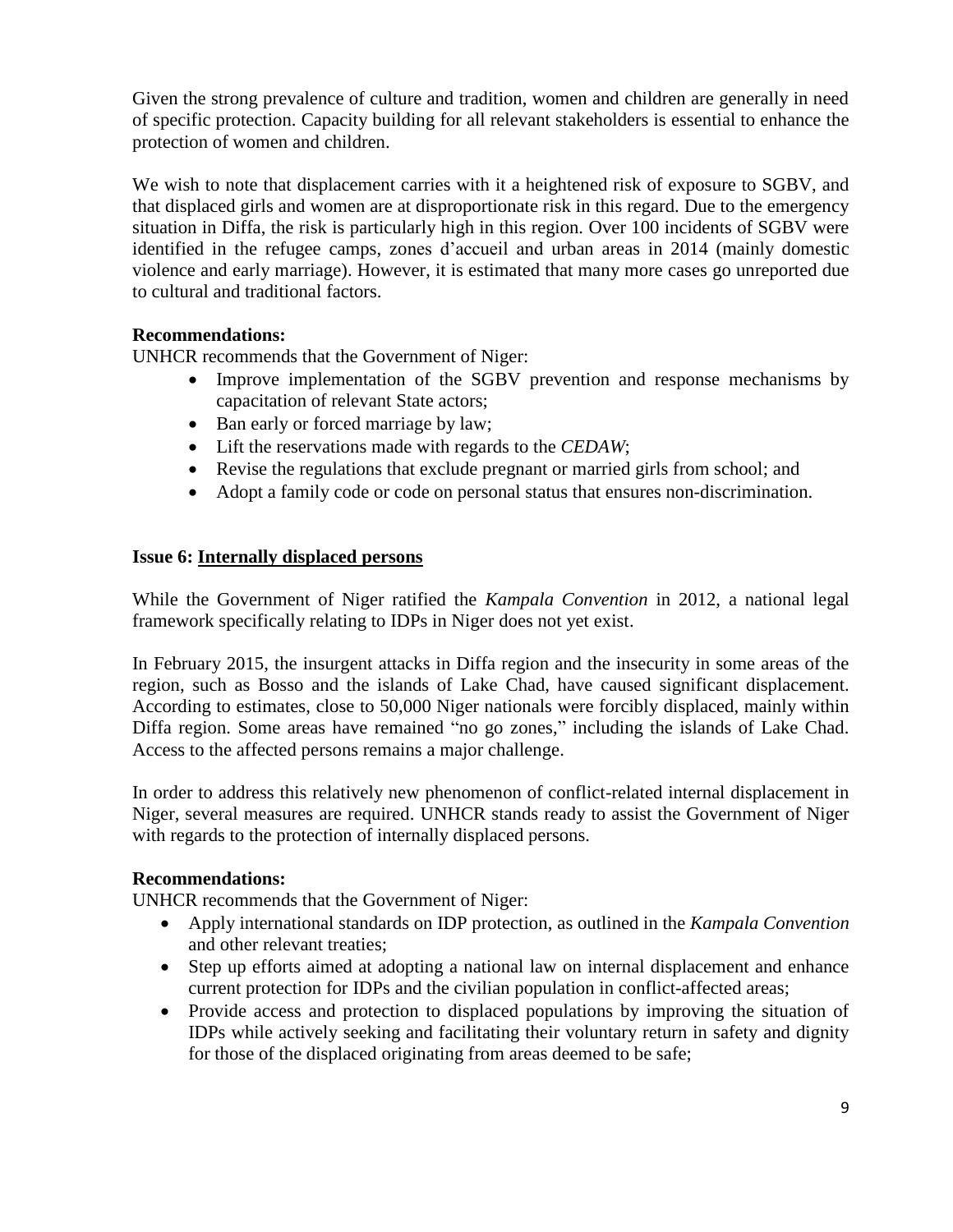- Mainstream IDP protection and assistance into national social and protection systems and into national and regional development plans; and
- Organize awareness and training sessions for civil and military authorities on the rights of IDPs, including under the UN *Guiding Principles on Internal Displacement* and the *Kampala Convention*.

#### **Issue 7: Prevention and reduction of statelessness**

Niger's accession to the *1954 Convention* in 2014, and its prior accession to the *1961 Convention* in 1985, demonstrates the political will of the Government of Niger to identify and protect stateless people and prevent and resolve statelessness issues. Niger also signed the *Abidjan Declaration of Ministers of ECOWAS Member States on Eradication of Statelessness* on 25 February 2015 and committed to the furtherance of their efforts towards a policy of systematic registration of births and a reliable system of birth records.

Some existing statelessness risks have already been identified. Firstly, the majority of persons of Nigerien origin fleeing Nigeria to Niger may be at risk of statelessness arising from lack of documentation proving their nationality, even though many may have a legitimate claim to Niger citizenship. Lengthy and convoluted administrative and legal procedures make it difficult to realize their rights and claims. Moreover, the institutional capacity to process thousands of claims does not exit.

While Niger has achieved full gender equity in its nationality law, some gaps still remain in the nationality law that may lead to statelessness. In particular, Niger does not have a full safeguard to ensure that children born on its territory who would otherwise be stateless acquire the nationality of Niger.

According to UNICEF, multiple efforts have raised the birth registration rate in Niger from 32 per cent in 2006 to 64 per cent in 2012. However, low previous birth registration rates and the current failure of many parents to register births may also be a cause of statelessness.

#### **Recommendations:**

UNHCR recommends that the Government of Niger:

- Undertake, in cooperation with specialized agencies, an extensive review of its national legislation relating to statelessness issues in order to identify areas that may need revision in order to fully comply with the *1954* and *1961 Conventions*;
- Address nationality and statelessness from a systemic perspective, seeking to put in place coherent initiatives on documentation and identity management that provide access to a nationality for all, both in theory and in practice, and that identify stateless persons and provide them with protection, including documentation, in accordance with the procedures required by the *1954 Convention relating to the Status of Stateless Persons*;
- Invest in civil registration (birth registration), in accordance with the commitment made at the Ministerial Regional Conference on Statelessness in West Africa in February 2015, as well as in electoral registration, national identity cards, border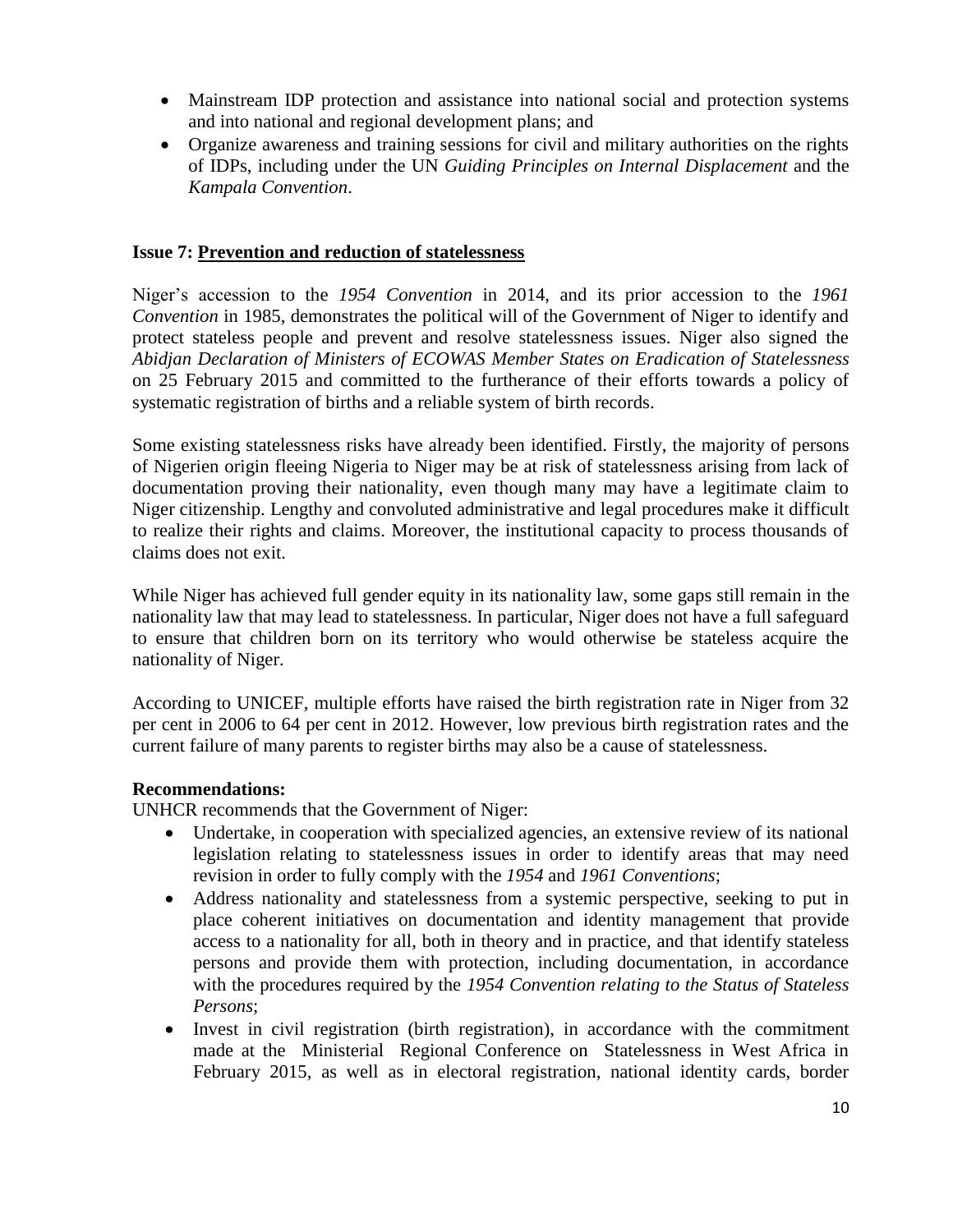management and other related initiatives that should be seen as part of the same system and coordinated accordingly to avoid duplication, incompatibility of systems and conflicting approaches;

- Conduct awareness campaigns on the *Statelessness Conventions* for key Government and parliamentary actors, civil society and universities;
- Assess protection needs and problems of stateless persons in practice; and
- Organize a national consultation on statelessness with Government, NGOs, academics and UN experts and establish a national action plan for Niger to end statelessness.

**Human Rights Liaison Unit Division of International Protection UNHCR June 2015**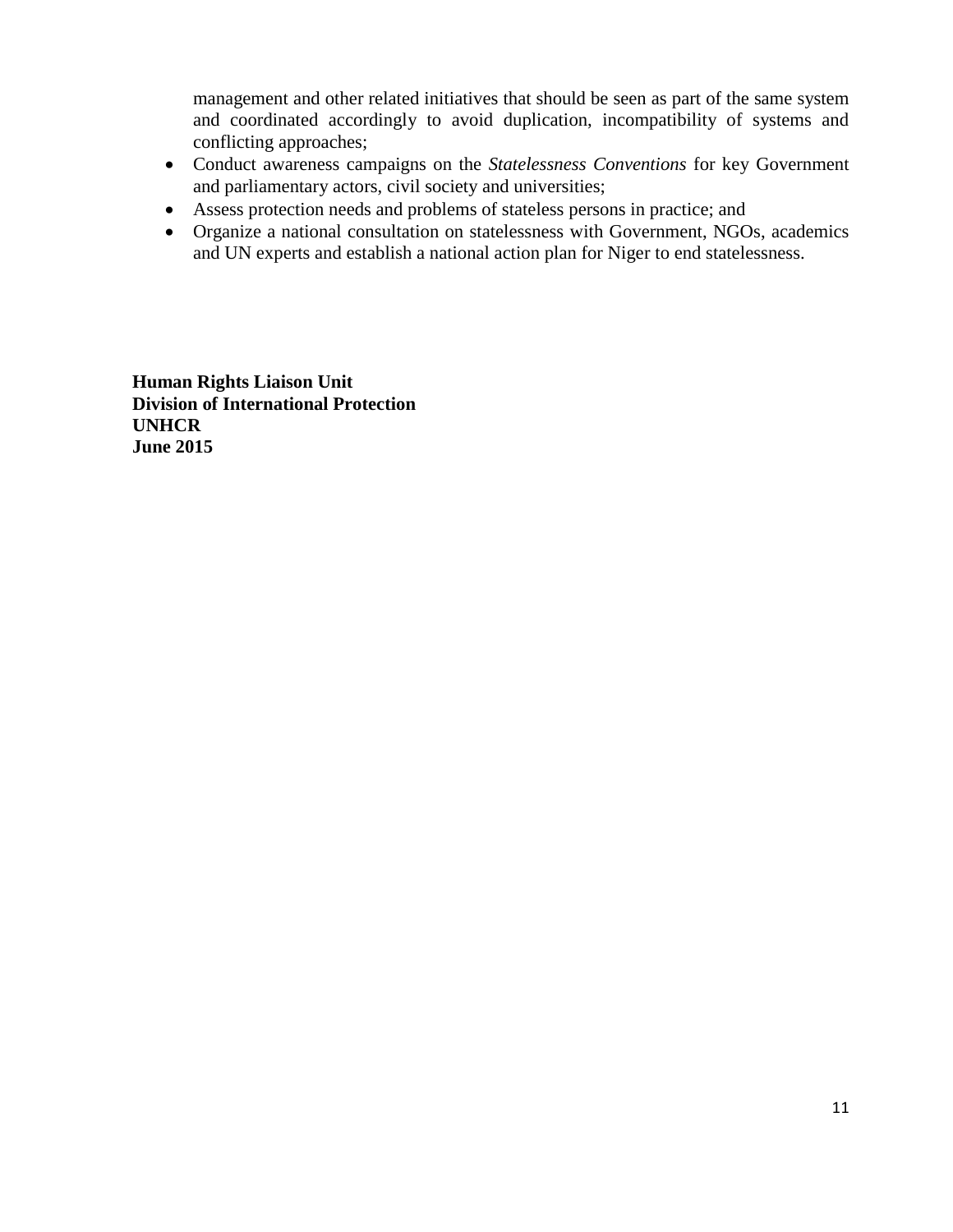## **Excerpts of Recommendations from the 1st cycle Universal Periodic Review, Concluding Observations from UN Treaty Bodies and Recommendations of Special Procedure mandate holders**

#### **- Universal Periodic Review:**

## **NIGER**

We would like to bring your attention to the following excerpts from the 1st cycle Universal Periodic Review Reports, UN Treaty Monitoring Bodies' Concluding Observations and Recommendations from UN Special Procedures Mandate Holders' Reports relating to issues of interest and persons of concern to UNHCR with regards to Niger.

## **I. Universal Periodic Review**

Below is a list of recommendations of relevance to UNHCR made to Niger during the 1st cycle of the Universal Periodic Review. These are divided into three sections: recommendations accepted by Niger; recommendations rejected by Niger; and recommendations which were under the consideration of Niger. Niger's views and responses to recommendations are elaborated upon (and sometimes amended) in the Addendum. Information contained in the Addendum, which is of relevance to UNHCR, can be found here in italics.

## **Report of the Working Group on the Universal Periodic Review, Seventeenth Session (25 March 2011) [A/HRC/17/15](http://daccess-dds-ny.un.org/doc/UNDOC/GEN/G11/123/06/PDF/G1112306.pdf?OpenElement)**

## 76. **The recommendations formulated during the interactive dialogue listed below have been examined by Niger and enjoy the support of Niger:**

76.2 Ratify the 1954 Convention relating to the Status of Stateless Persons (Slovakia);

76.34 Develop and strengthen appropriate legislative measures to address the issues of trafficking, sexual abuse and sexual exploitation of children and take measures to ensure prompt prosecution of perpetrators of sexual offences against children (Malaysia);

76.37 Adopt a national action plan to combat slavery and human trafficking (Switzerland);

76.48 Accelerate the implementation of its new legislation and intensify its law enforcement efforts targeted at combating all forms of human trafficking and slavery (United States of America);

76.49 Continue its efforts in order to strengthen its legislation relating to human trafficking and the assistance mechanisms for these victims, as well as to guarantee the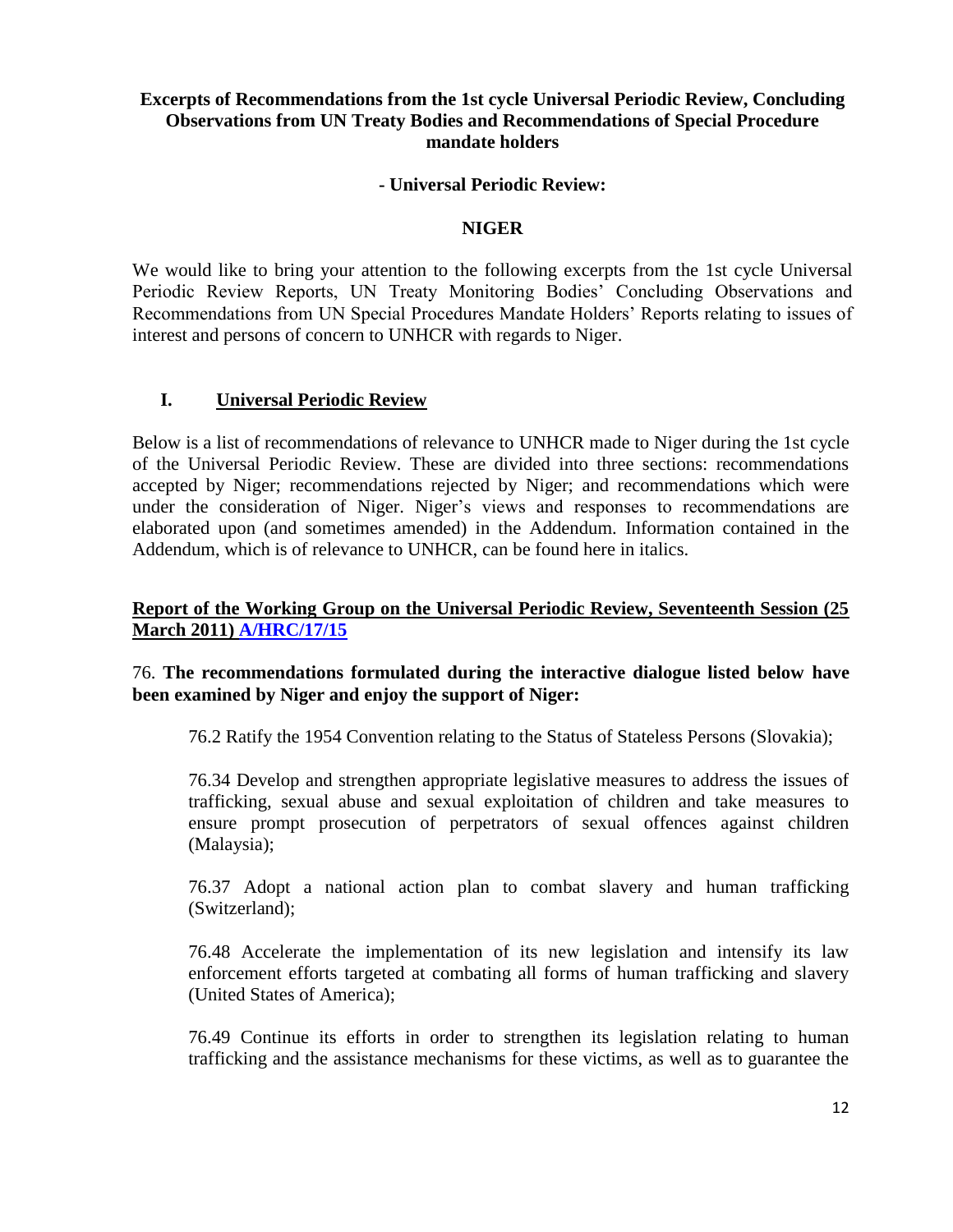proper investigation, trial and punishment of these conducts in light of international standards (Argentina).

76.50 Implement standard procedures to identify victims of human trafficking, establish a referral mechanism to facilitate the provision of protective services for them and dedicate financial or in kind support to NGOs providing services to victims (United States of America);

76.51 Strengthen the existing measures to combat child trafficking, forced labour, begging and sexual exploitations of children, including migrant children (Switzerland);

76.52 Pass and implement legislation aimed specifically at eliminating all forms of child labour (United States of America);

76.53 Adopt and implement a national plan of action to prevent and combat child labour (Poland).

## 78. **The following recommendations will be examined by Niger which will provide responses in due time, but no later than the seventeenth session of the Human Rights Council in June 2011:**

78.33 Take measures to guarantee effective access to justice for victims of gender-based violence, to provide health and psychological support for victims and to provide protection for women that report cases of gender-based violence (Brazil).

*State's Reply in Addendum*

*21. L'Etat du Niger s'est doté d'un cadre juridique qui prend en compte les violences faites aux femmes et aux enfants.*

*-La constitution du 25 novembre 2010 en son article 22 consacre la protection de la femme et de l'enfant contre toutes formes de discrimination, de violences et garantit leurs droits à la participation au développement national. Quant à l'article 24, il assure la protection de la jeunesse contre l'exploitation, l'abandon et la promotion de ses droits à la formation et à l'insertion professionnelle;*

*-Le code pénal réprime les coups et blessures volontaires, le viol, le harcèlement sexuel, les mutilations génitales féminines;*

*-La loi sur la santé de la reproduction qui dispose en son Article 7 que toute personne a le droit d'être à l'abri de la torture et des traitements cruels, inhumains ou dégradants sur son corps en général et sur ses organes de reproduction en particulier.*

*-Toutes les formes de violences et de sévices sexuels sur la personne humaine sont interdites et punies par la loi.*

*22. D'autres mesures visant à réduire les violences faites aux femmes et aux enfants*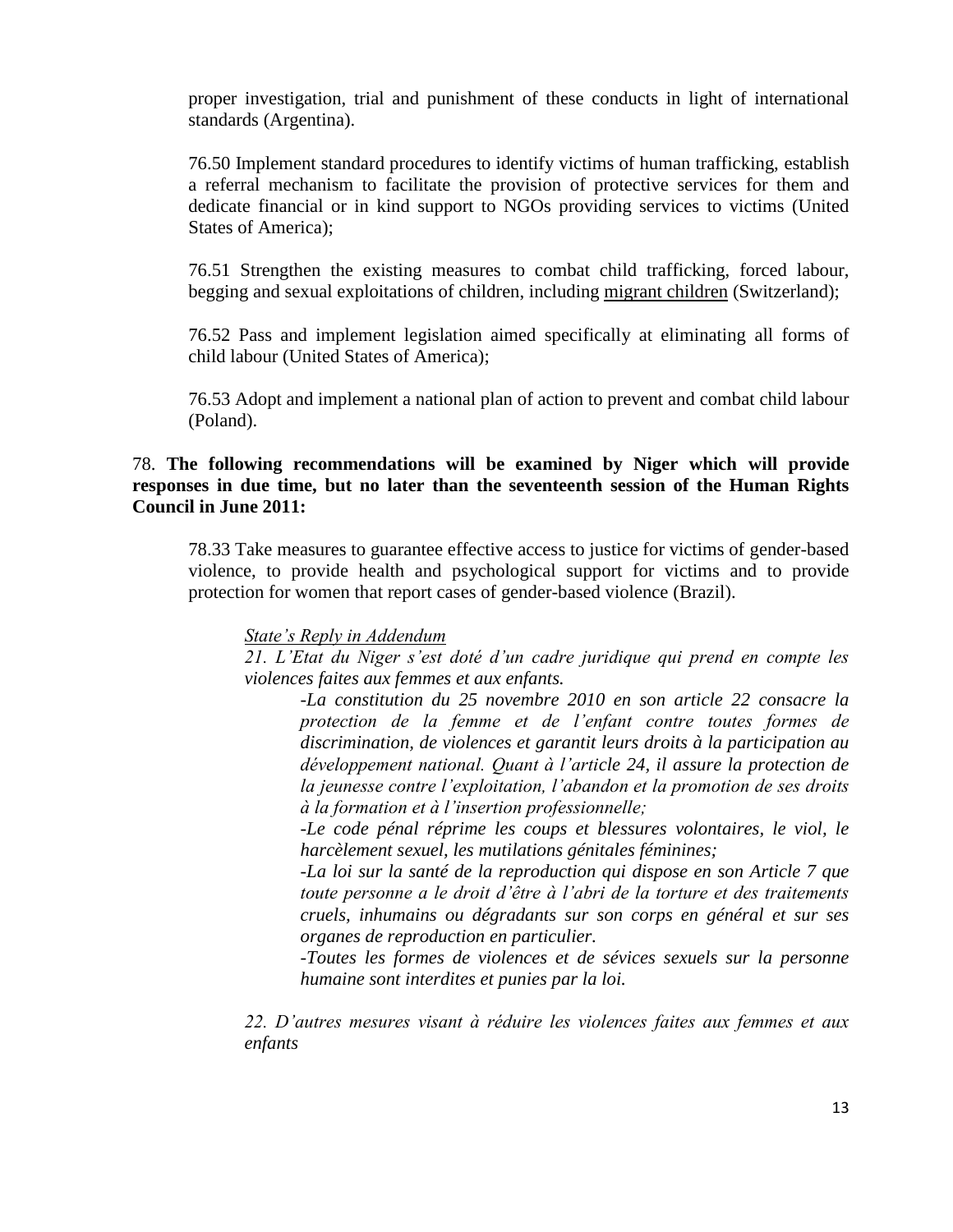*dans la vie publique et privée ont été prises; il s'agit de: la création d'un cadre de concertation des acteurs intervenant dans la lutte contre les violences basées sur le genre; la création de centres d'écoute et de cliniques juridiques; la célébration chaque année des 16 jours d'activisme pour la lutte contre les violences faites aux femmes et aux enfants.*

*23. S'agissant des mutilations génitales féminines, des actions visant le changement de comportement à travers un programme d'éducation à base communautaire pour l'abandon des MGF et la réinsertion socioprofessionnelle des exciseuses sont menées.*

*24. Au Niger, l'accès à la justice est libre et gratuit et les mécanismes judiciaires mis en place assurent à tous les citoyens l'égalité devant les services publics de la justice sans distinction de sexe, de handicap.*

78.7 Intensify its efforts with a view to a speedy ratification of CED and withdraw the reservations made to the Convention on the Elimination of All Forms of Discrimination against Women (CEDAW) (Spain);

*State's Reply in Addendum: Le Niger prend acte des recommandations relatives à la ratification des instruments juridiques suivants: La Convention internationale pour la protection de toutes les personnes contre les disparitions forcées;*

78.8 Withdraw its reservations made to articles 2 and 16 of CEDAW, which were considered contrary to the object and purpose of this treaty (Belgium);

78.9 Withdraw its reservations made to CEDAW (Canada);

78.10 Withdraw its reservations to CEDAW (Norway).

*State's Reply in Addendum to Recommendations 78.8, 78.9, and 78.10: 17. Dans le cadre de la levée des réserves à la CEDEF (recommandations n° 78.7-8-9-10-12-17-32), le Niger a mené plusieurs actions: -l'élaboration d'un argumentaire pour la levée des réserves; -le plaidoyer pour la levée des réserves. Les campagnes de sensibilisation pour un changement de mentalités se poursuivent.*

#### 77. **Niger considers that recommendations 76.22, 76.32, 76.33 and 76.47 above are already implemented or the in the process of implementation.**

76.47 Adopt the draft law on trafficking in persons (Canada).